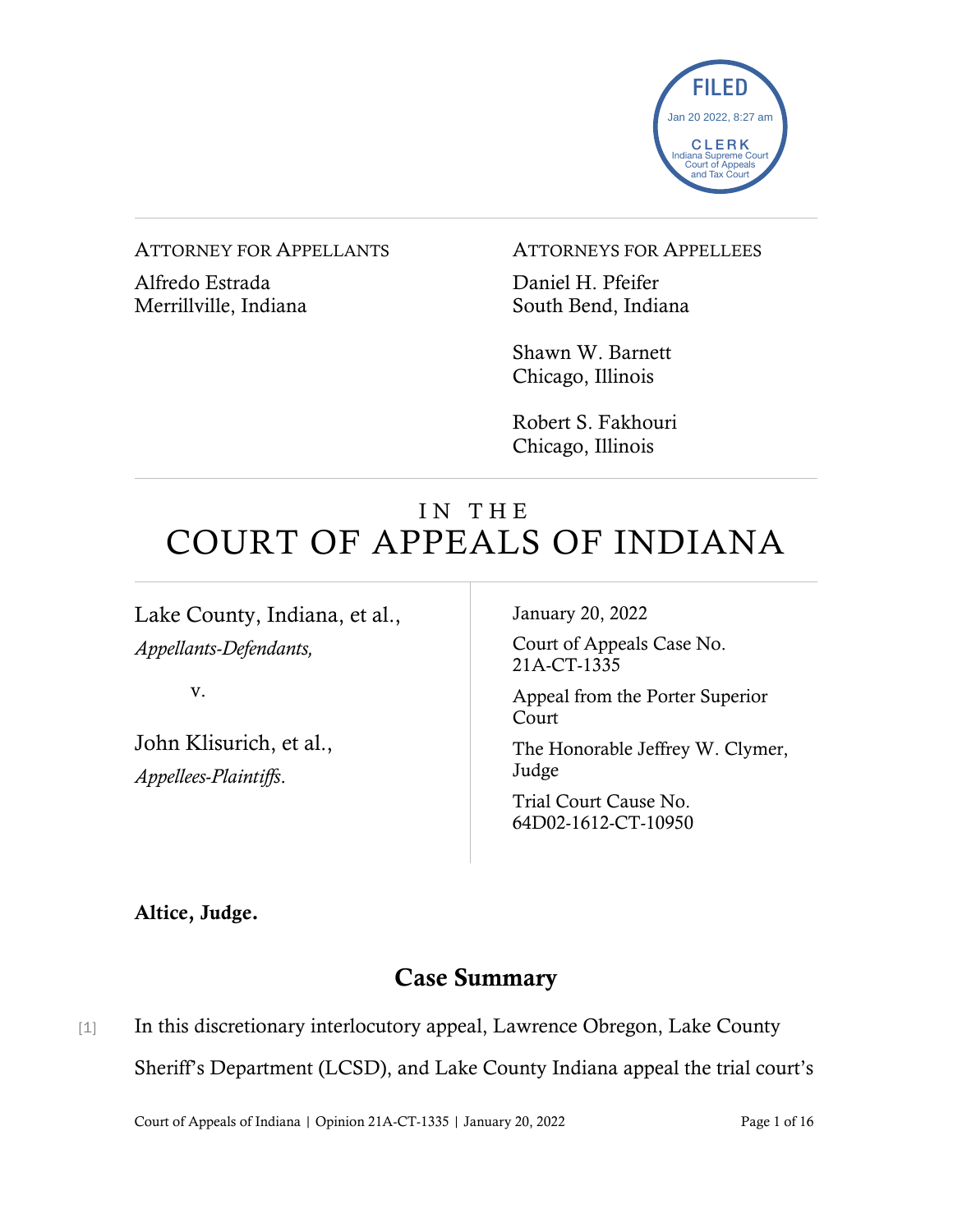denial of their motion to dismiss the Amended Complaint filed by John, Kathy, Brandin, Blake, and Kari Klisurich (collectively, the Plaintiffs), by which the Plaintiffs added LCSD and Lake County as defendants and asserted federal claims against Obregon for the first time nearly four years after their original complaint was filed. Two issues are presented for our review:

1. Whether the addition of LCSD and Lake County in the Amended Complaint relates back to the date of the original complaint and is therefore not barred by the statute of limitations?

2. Whether the constitutional claims asserted in the Plaintiffs' Amended Complaint against Obregon relate back to the Plaintiffs' original complaint?

[2] We affirm in part and reverse in part.

## Facts & Procedural History

[3] On December 27, 2014, John was stopped by two security officers while driving home within the subdivision where he lived. The security officers summoned help after John fled from the traffic stop and returned to his home. Obregon, a deputy with LCSD, and Brandon Henderson, an officer with the Indiana State Police, arrived and assisted with the apprehension of John in his home. On June 23, 2015, the Plaintiffs mailed an Indiana Tort Claims Notice (the Notice) to the Indiana Political Subdivision Risk Management Commission, the Superintendent of the Indiana State Police, the Indiana Attorney General, the Lake County Sheriff, the President of the Lakes of the Four Seasons Property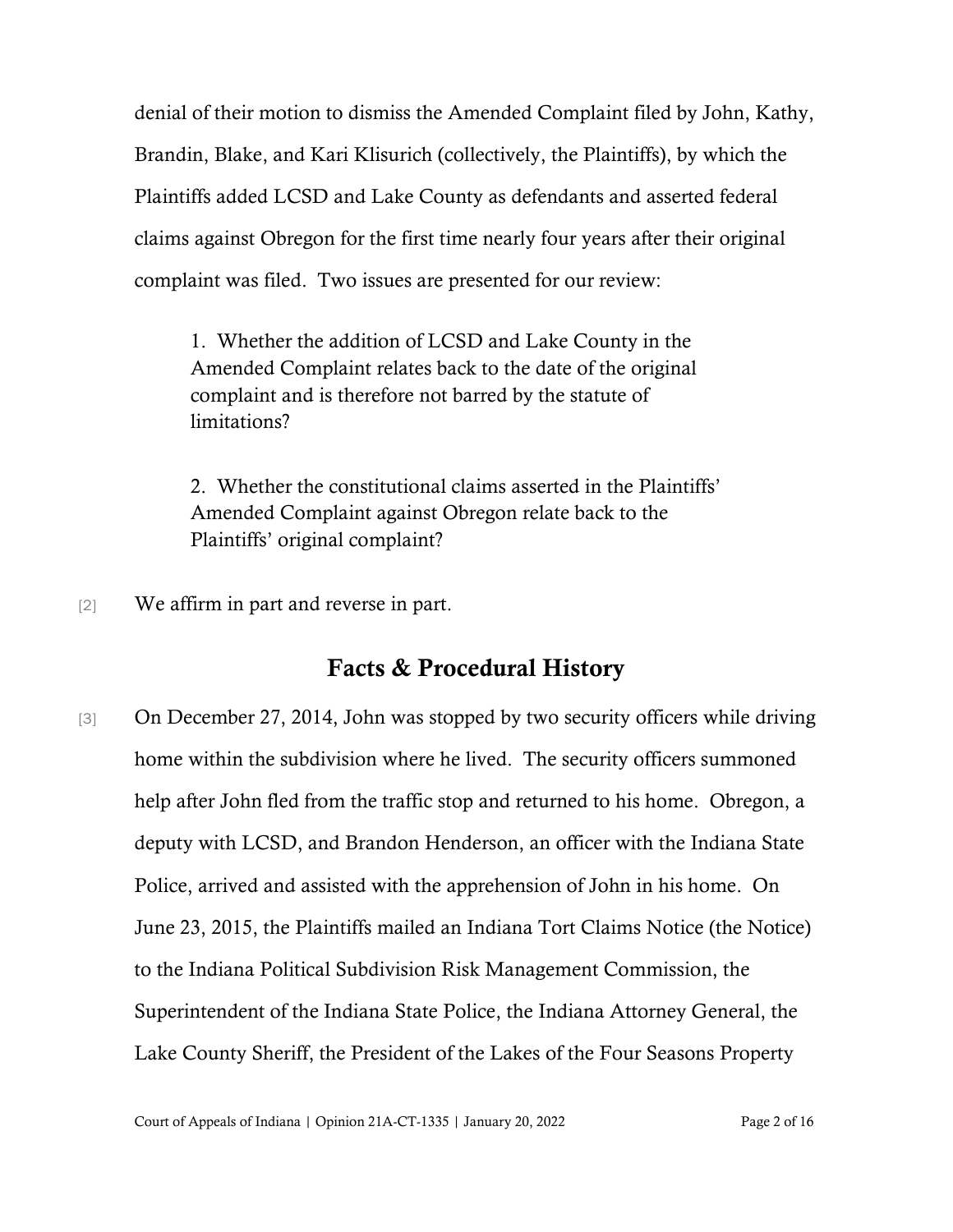Owners Association, Inc. (the Association), and the President of the Hebron Town Council, alleging that Obregon, who they identified as "responding" on behalf of LCSD, and the other officers "invaded" their home without a warrant and "assaulted and used firearms to intimidate them." *Appellants' Appendix Vol. 2* at 131. The Plaintiffs further alleged in the Notice that Obregon "administered corporal punishment by intentionally and maliciously tasering" John after he was handcuffed. *Id*.

- [4] On December 5, 2016, the Plaintiffs filed a complaint naming as defendants Obregon, Henderson, the Association, and the two security officers and asserting claims for negligence, battery, trespass, negligent hiring, retention, training and control, and malicious prosecution. The Plaintiffs alleged that the actions of Obregon and the other officers were "malicious and reckless," and they requested punitive damages. *Id*. at 3. In the complaint the Plaintiffs did not identify Obregon as a deputy with LCSD or allege that he was acting within the scope of his employment.
- [5] On January 31, 2017, Obregon, by counsel Casey McCloskey, filed his answer, denying the allegations set forth in the complaint and requesting attorney's fees, in part, in accordance with the Indiana Tort Claims Act (the Act), Ind. Code § 34-13-3-21. Obregon also asserted several affirmative defenses pursuant to the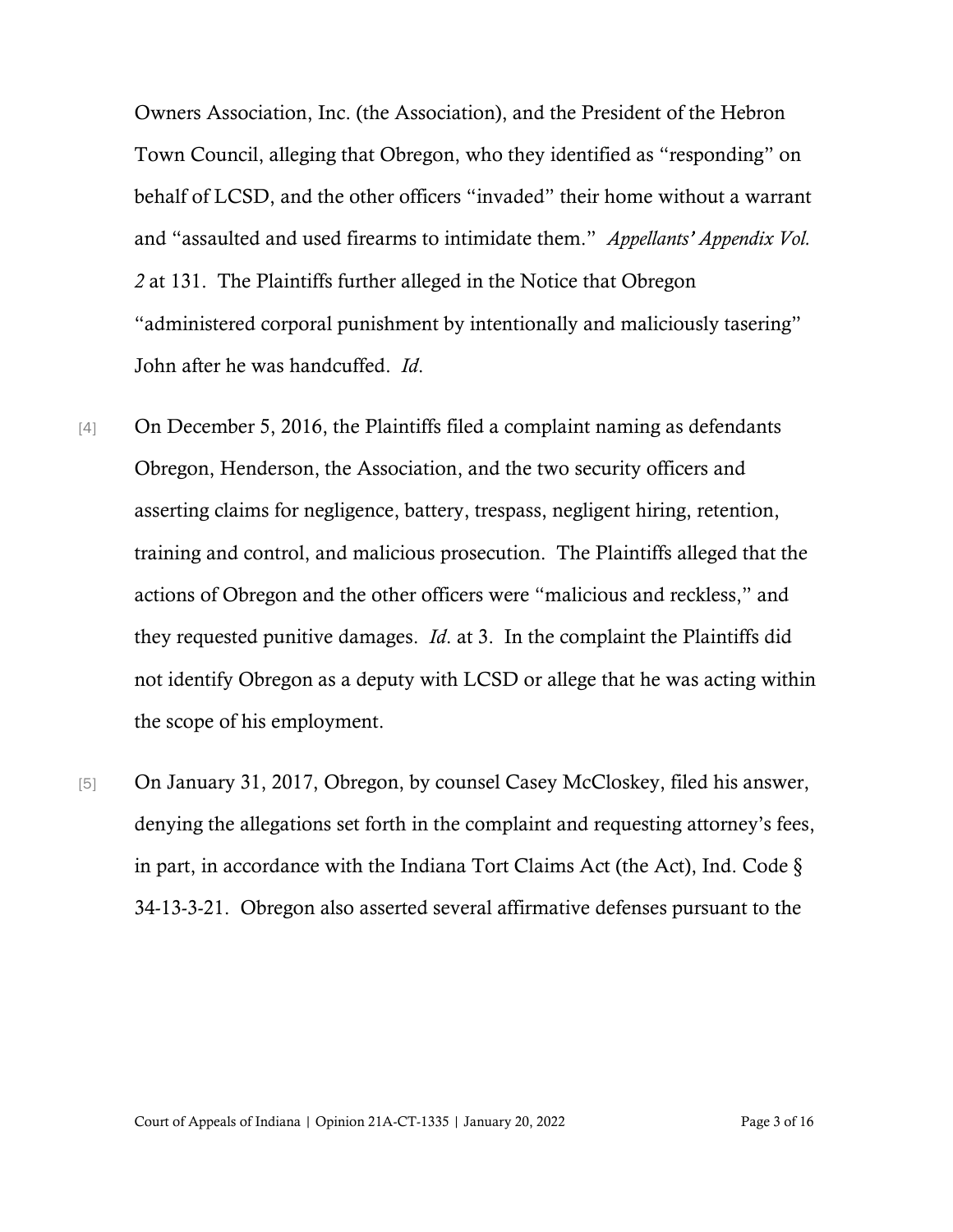Act.<sup>[1](#page-3-0)</sup> Over the next eighteen months, the parties engaged in discovery and unsuccessfully attempted mediation on two separate occasions. In December 2019, the Plaintiffs' discharged their attorney. On April 15, 2020, new counsel entered an appearance on the Plaintiffs' behalf.

- [6] On July 22, 2020, the Plaintiffs, with leave of the court, filed an Amended Complaint<sup>[2](#page-3-1)</sup> in which they identified Obregon as a law enforcement officer with LCSD and alleged that he was acting within the scope of his employment at the time of the incident. The Plaintiffs named LCSD and Lake County as defendants and asserted claims for negligence, battery, intentional infliction of emotional distress, negligent infliction of emotional distress, and trespass against them. As against Obregon, the Plaintiffs asserted claims for violations of the Fourth Amendment and 42 U.S.C. § 1983.
- [7] On August 11, 2020, Obregon filed a motion to dismiss the Amended Complaint. In the memorandum in support of the motion to dismiss, McCloskey argued that the new federal claims were untimely. And, although McCloskey had not entered an appearance on behalf of LCSD and Lake County, he argued in support of dismissal of the Amended Complaint as against them, claiming that the action was barred by the statute of limitations.

<span id="page-3-0"></span><sup>1</sup> Specifically, Obregon claimed that he was immune from liability under the Act, *see* I.C. § 34-13-3-3(1), (3), (7), (8), and (10), that the damages the Plaintiffs sought to recover were limited by the Act, *see* I.C. § 34-13-3- 4(a)(1)(c), and that punitive damages were not recoverable under the Act, *see* I.C. § 34-13-3-4(b).

<span id="page-3-1"></span> $2$  Prior to the Amended Complaint, the parties filed a Stipulation of Dismissal whereby they agreed to dismiss Henderson from the lawsuit with prejudice.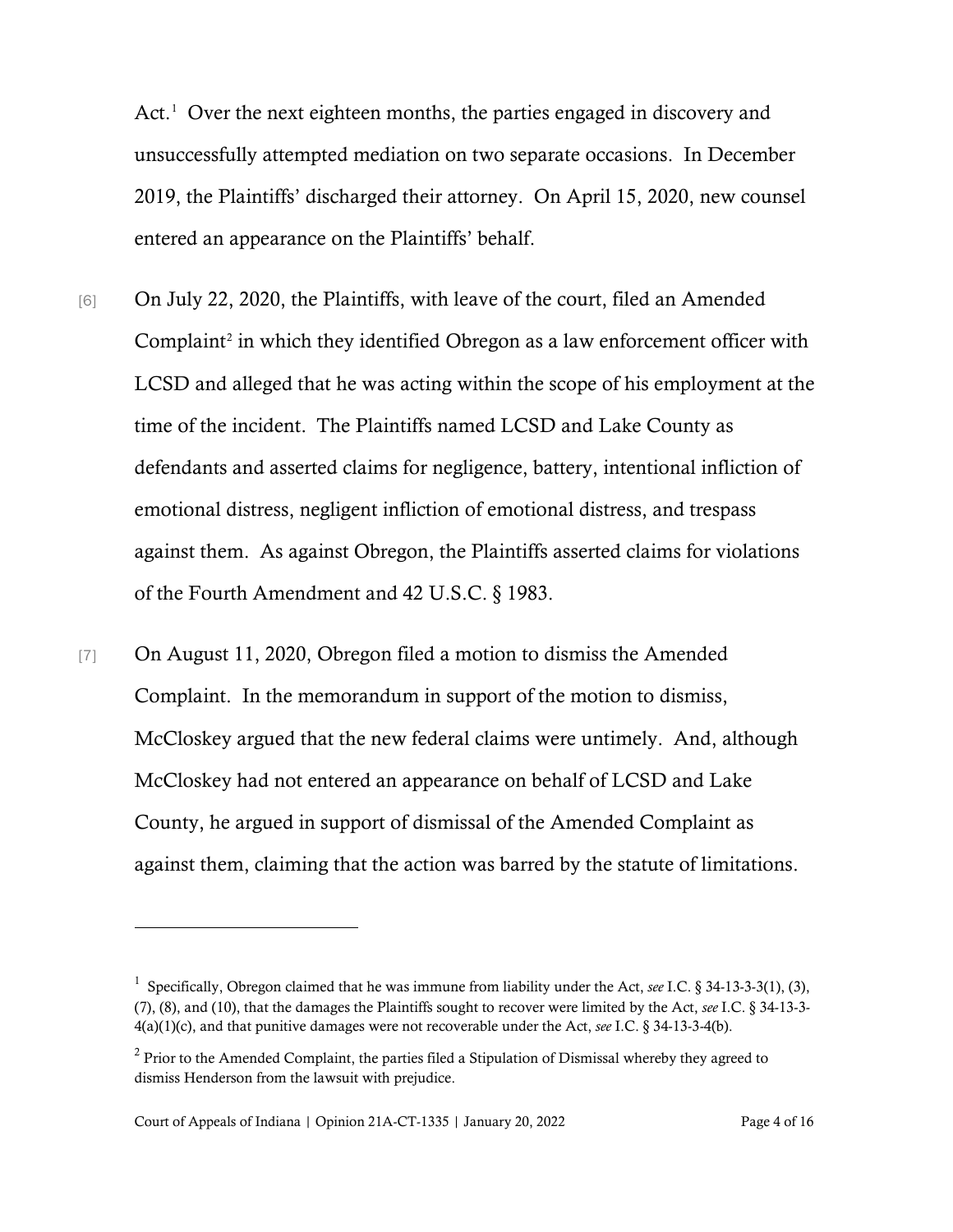The trial court held a hearing on the motion to dismiss on April 6, 2021. At the hearing, Obregon was represented by McCloskey, and LCSD and Lake County were represented each by separate counsel. On April 26, 2021, the trial court issued an order denying the motion to dismiss. Obregon, LCSD, and Lake County, by Attorney Alfredo Estrada, filed a motion asking the trial court to certify its ruling for interlocutory appeal, which the trial court granted. This court accepted jurisdiction on July 26, 2021.

## Discussion & Decision

- [8] This court applies a de novo standard of review to a trial court's ruling on a motion to dismiss. *Shi v. Yi*, 921 N.E.2d 31, 36 (Ind. Ct. App. 2010). That is, we owe no deference to the trial court's decision as the grant or denial of a motion to dismiss turns only on the legal sufficiency of the complaint and does not require determinations of fact. *Id*. at 36-7. We will accept as true the facts as alleged in the complaint and will not only consider the pleadings in the light most favorable to the plaintiff, but also draw every reasonable inference in favor of the nonmoving party. *Id*. at 37.
- [9] The issues presented concern the rule governing relation back of amended pleadings. Ind. Trial Rule 15(C) sets forth three requirements for an amended complaint to relate back to the original complaint. A threshold requirement is that the claim asserted in the amended complaint arise "out of the conduct, transaction, or occurrence set forth" in the original complaint. T.R. 15(C).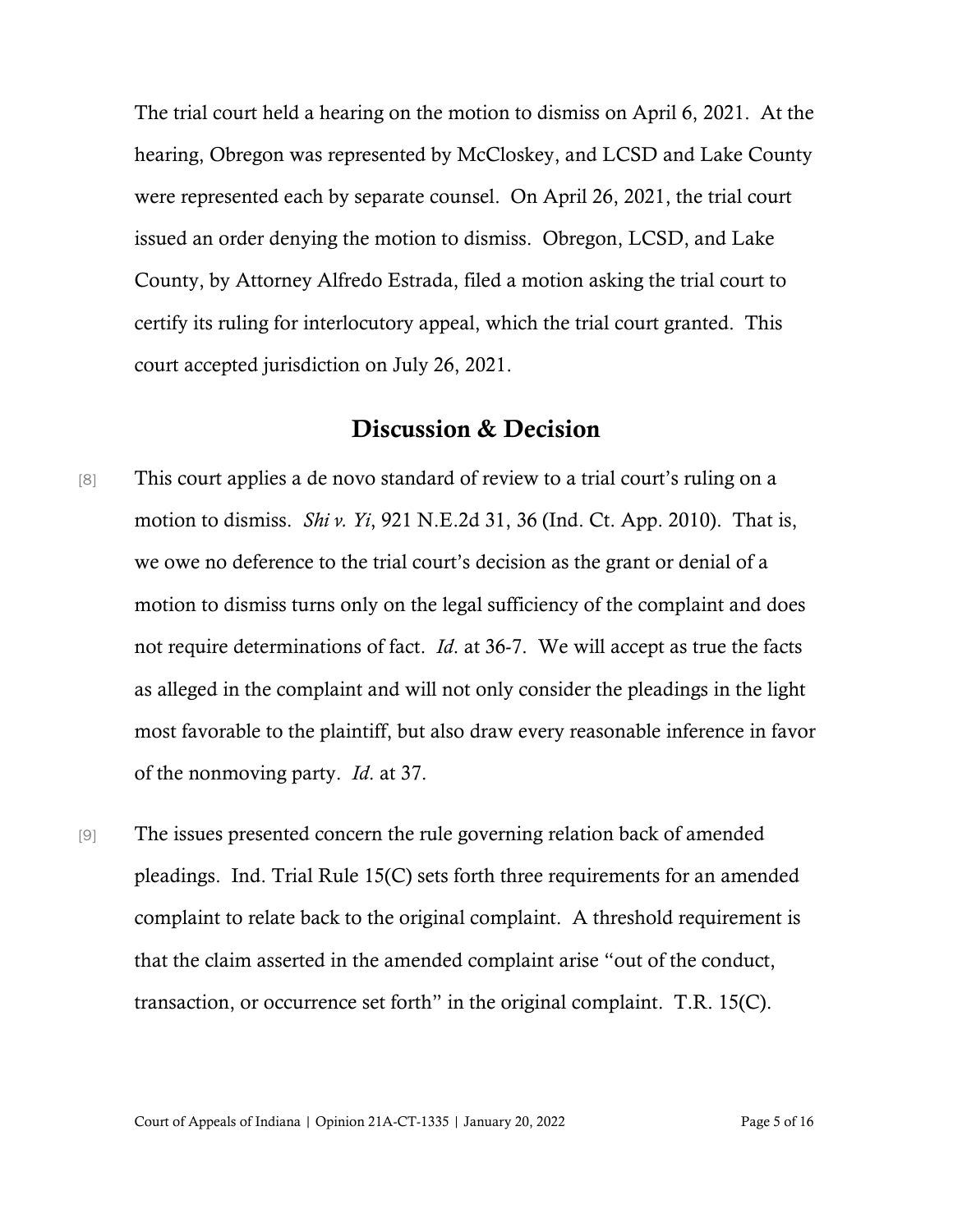Where the amendment changes a party against whom a claim is asserted, $3$  the rule further requires that:

within 120 days of commencement of the action, the party to be brought in by the amendment:

> (1) has received such notice of the institution of the action that he will not be prejudiced in maintaining his defense on the merits; and

(2) knew or should have known that but for a mistake concerning the identity of the proper party, the action would have been brought against him.

The party who seeks the benefit of the relation back doctrine bears the burden of proving the requirements of T.R. 15(C) are met. *Raisor v. Jimmie's Raceway Pub, Inc.*, 946 N.E.2d 72, 76 (Ind. Ct. App. 2011).

[10] "This doctrine of relation back under current T.R. 15(C) seeks to strike the proper balance between the basic goal of the Trial Rules to promote decisions on the merits and the policies underlying statutes of limitations, the most significant of which are to provide fairness and finality to defendants." *Guzorek*, 857 N.E.2d at 368. "The rule therefore liberally allows amendments of pleadings but also seeks to ensure that defendants 'receive notice of claims

<span id="page-5-0"></span><sup>3</sup> Changing a defendant can take place either by substitution or addition of a new defendant. *Porter Cty. Sheriff Dep't v. Guzorek*, 857 N.E.2d 363, 368 (Ind. 2006) (citing *State ex rel. Young v. Noble Cir. Ct.*, 263 Ind. 353, 359, 332 N.E.2d 99, 102 (1975)), *aff'd on reh'g*.

Court of Appeals of Indiana | Opinion 21A-CT-1335 | January 20, 2022 Page 6 of 16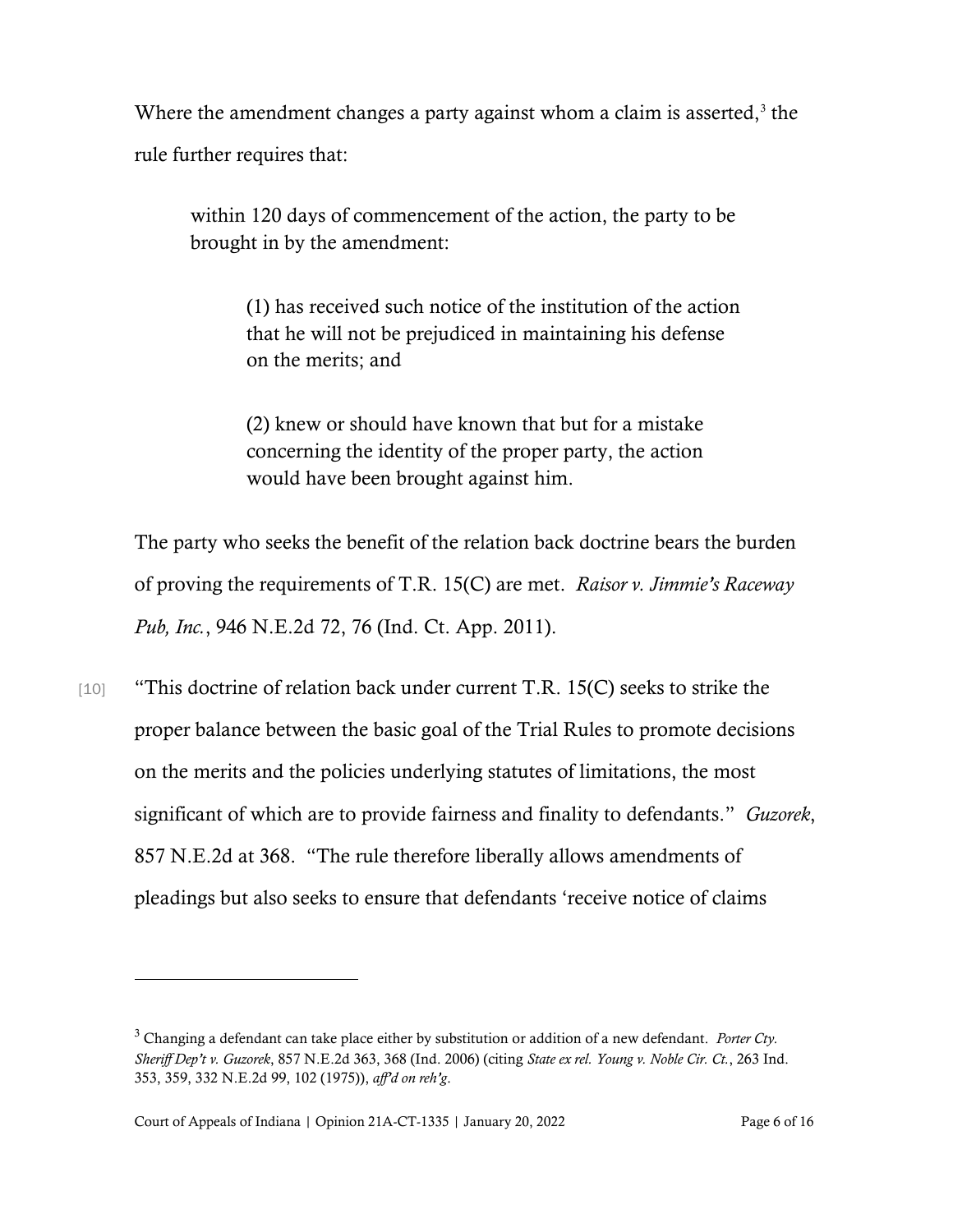within a reasonable time, and thus are not impaired in their defense by evidence that is lost or diminished in its clarity because of the undue passage of time.'" *Id*. (quoting *Olech v. Vill. of Willowbrook*, 138 F.Supp.2d 1036, 1041 (N.D. Ill. 2000)).

## *1. Addition of LCSD and Lake County as Defendants*

[11] An action for injury to a person must be commenced "within two (2) years" after a cause of action accrues. Ind. Code  $\S$  34-11-2-4(a)(1). The incident occurred in December 2014 and the Plaintiffs filed their original complaint nearly two years later in December 2016. In July 2020, five and one-half years after the incident and three and one-half years after the original complaint, the Plaintiffs filed their Amended Complaint naming LCSD and Lake County as defendants for the first time. There is no dispute that the statute of limitations expired before the Amended Complaint was filed. Therefore, in order to survive a motion to dismiss, the claims asserted against LCSD and Lake County must relate back to the filing of the original complaint.

## *A. Notice*

[12] LCSD and Lake County do not dispute that the claims asserted against them in the Amended Complaint arise "out of the conduct, transaction, or occurrence set forth" in the original complaint. They argue that they did not have notice of the institution of the action. Although T.R. 15(C) does not require service of process on the new defendant, notice of the pending claim must be such that the added party received either actual or constructive notice of the legal action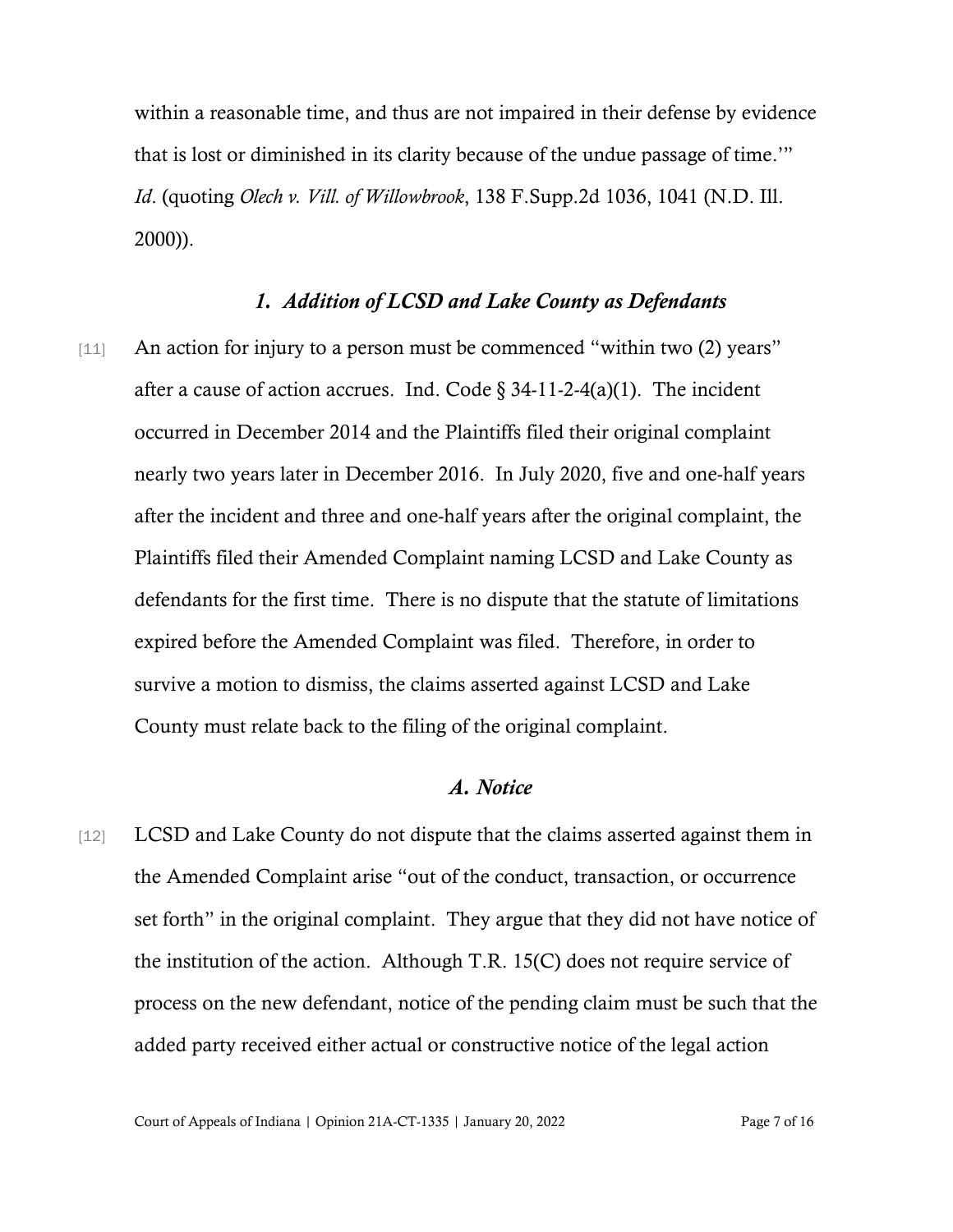within the allotted time period. *Guzorek*, 857 N.E.2d at 368. Constructive notice "may be inferred based on either the identity of interest between the old and new parties or the fact that they share attorneys." *Id*. at 369.

An identity of interest may permit notice to be imputed to the added party when the original and added party are so closely related in business or other activities that it is fair to presume that the added part[y] learned of the institution of the action shortly after it was commenced. Similarly, notice may be imputed based on shared legal counsel if it is reasonable to infer that the attorney for the initial party will have communicated to the added party that he, she or it may be joined in the action.

*Id.* (quotations and citations omitted). However, notice that an injury has occurred or that the plaintiff has retained counsel is not sufficient to establish notice for purposes of T.R. 15(C). *Id*. at 369. Thus, our courts have held that a tort claim notice does not satisfy the T.R. 15(C) notice requirement because it informs a municipality that an injury may have occurred, but it does not advise that a lawsuit has been filed against a particular party. *Id*. The purpose of the notice requirement is to ensure that the defendant will not be prejudiced in maintaining its defense on the merits. *Red Arrow Stables, Ltd. v. Velasquez*, 725 N.E.2d 110, 113 (Ind. Ct. App. 2000), *trans. denied*.

Court of Appeals of Indiana | Opinion 21A-CT-1335 | January 20, 2022 Page 8 of 16 [13] We are guided by our Supreme Court's holding in *Guzorek*. In that case, Guzorek's car was struck by a vehicle driven by a deputy with the Porter County Sheriff's Department (PCSD). Guzorek timely filed a notice pursuant to the Act, and five days before the expiration of the statute of limitations, she filed a complaint naming the officer as the sole defendant. The complaint did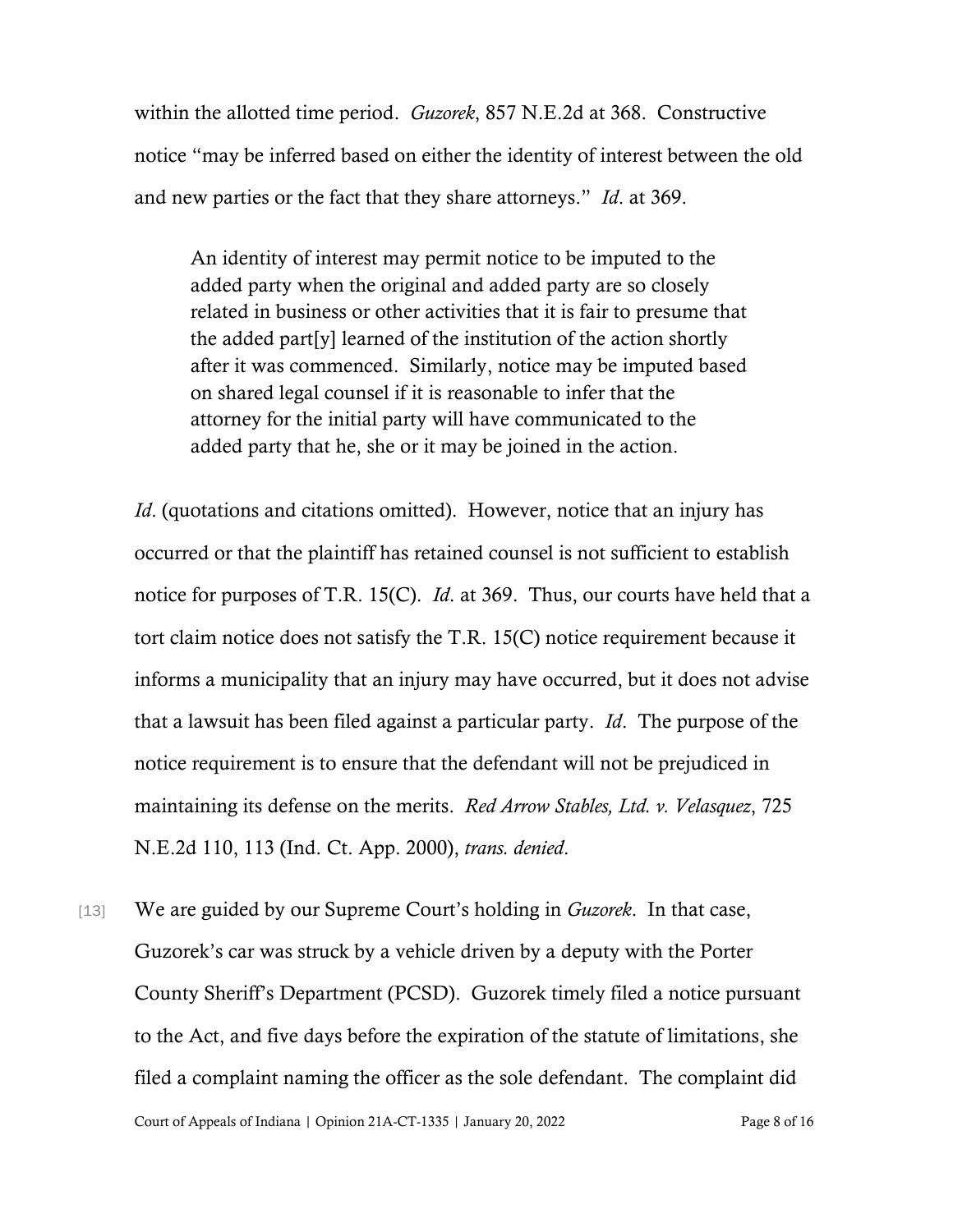not mention PCSD or the deputy's employment therewith. In his answer, however, the deputy stated that at the time of the accident he was employed by PCSD and was acting within the course and scope of his employment. The deputy also asserted the affirmative defense that he could not be personally liable under the Act and subsequently sought summary judgment on that basis.

- [14] While the summary judgment motion was pending, Guzorek sought to amend the complaint to add PCSD as a defendant, which amendment was approximately eighteen months after the limitations period had run. The trial court permitted the amendment. PCSD moved for summary judgment contending that the amended complaint did not relate back to the original complaint under T.R. 15(C) and that the claim against PCSD was therefore barred by the two-year statute of limitations.
- [15] In holding that PCSD had the requisite notice, the *Guzorek* majority considered the employment relationship between PCSD and the deputy and the fact that the Act imposed a statutory duty on PCSD to provide counsel for him. 857 N.E.2d at 369 (citing Ind. Code § 34-13-3-5(e)). The majority held: "Given that PCSD was required to defend the officer, it seems fair, indeed obvious, to infer that PCSD was aware of the claim against the officer from the outset." *Guzorek*, 857 N.E.2d at 369 (cleaned up). The majority also determined that PCSD was not prejudiced by the amendment because PCSD, as the indemnitor of the officer, had an incentive to "marshal the facts and evaluate [the officer's] defense." *Id*. at 370.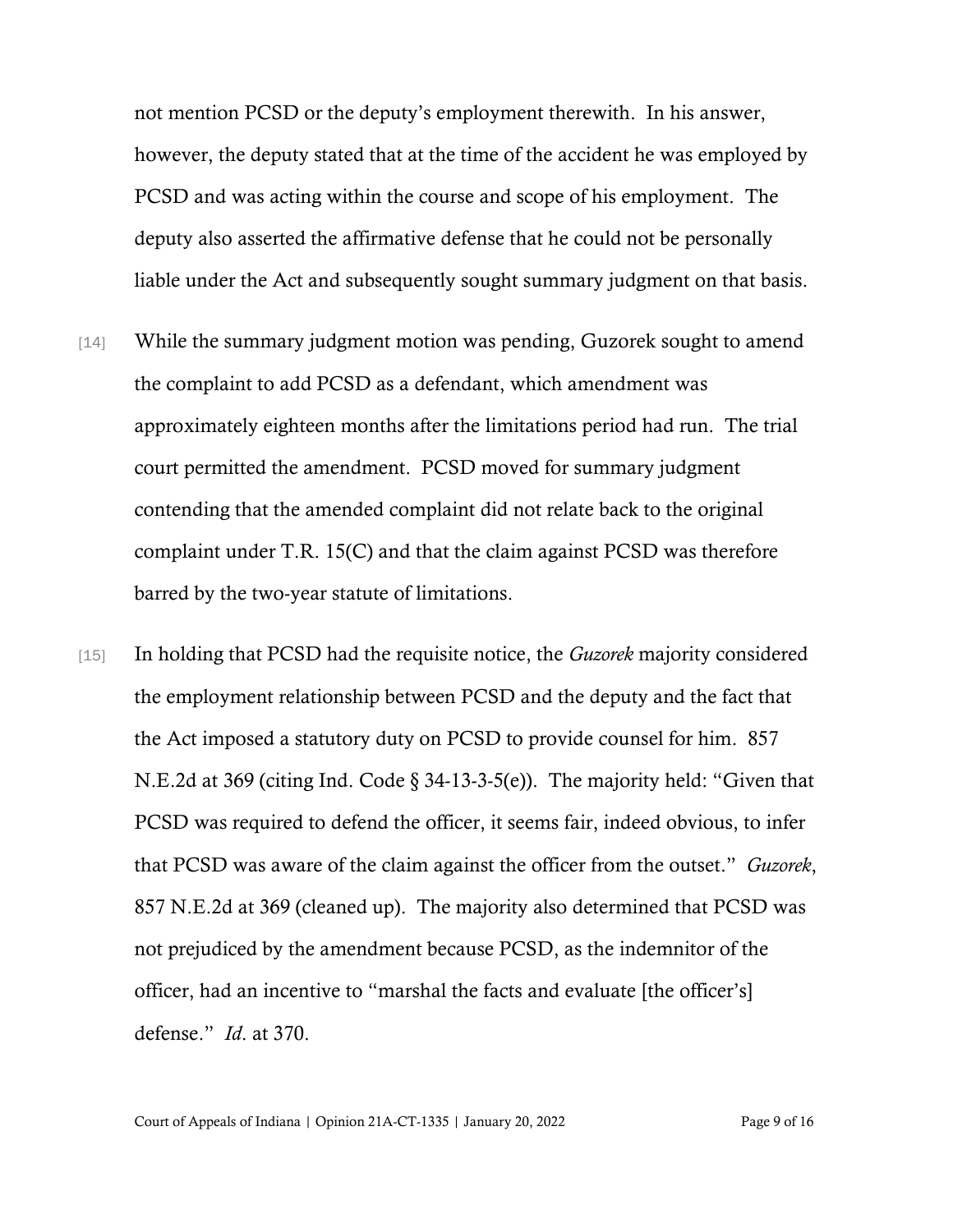- [16] The same circumstances are present here. The Plaintiffs filed suit against only Obregon. Although they did not identify Obregon as a police officer or allege that he was acting within the scope of his employment, Obregon, in his answer, did so. Obregon also asserted affirmative defenses in accordance with the Act. Thus, like the officer in *Guzorek*, for Obregon to receive the representation to which he was entitled based on his answer and affirmative defenses, he necessarily had to inform LCSD and Lake County of the lawsuit. Further, for the reasons stated in *Guzorek*, there is no prejudice to LCSD and Lake County.
- [17] The fact that Obregon, LCSD, and Lake County were each represented by separate counsel does not change this conclusion. Although the majority in *Guzorek* stated that its conclusion was "fortified" by the fact that PCSD appeared by the same counsel as the officer, the majority emphasized that its conclusion was based on the "unity of interest" created by the duty imposed by the Act. *Id*. at 369, 370. Indeed, the majority explained that, given his answer and affirmative defenses under the Act, for the officer to receive the representation to which he was entitled, he necessarily had to inform PCSD of the lawsuit. The majority did not hold that the parties had to be represented by the same counsel for a finding of notice.

## *B. Mistake*

Court of Appeals of Indiana | Opinion 21A-CT-1335 | January 20, 2022 Page 10 of 16 [18] Having found that LCSD and Lake County had notice and were not prejudiced, we turn to the mistake requirement in T.R. 15(C)(2). LCSD and Lake County claim that the Plaintiffs did not make a mistake by omitting them as defendants in the original complaint. In support of their argument, LCSD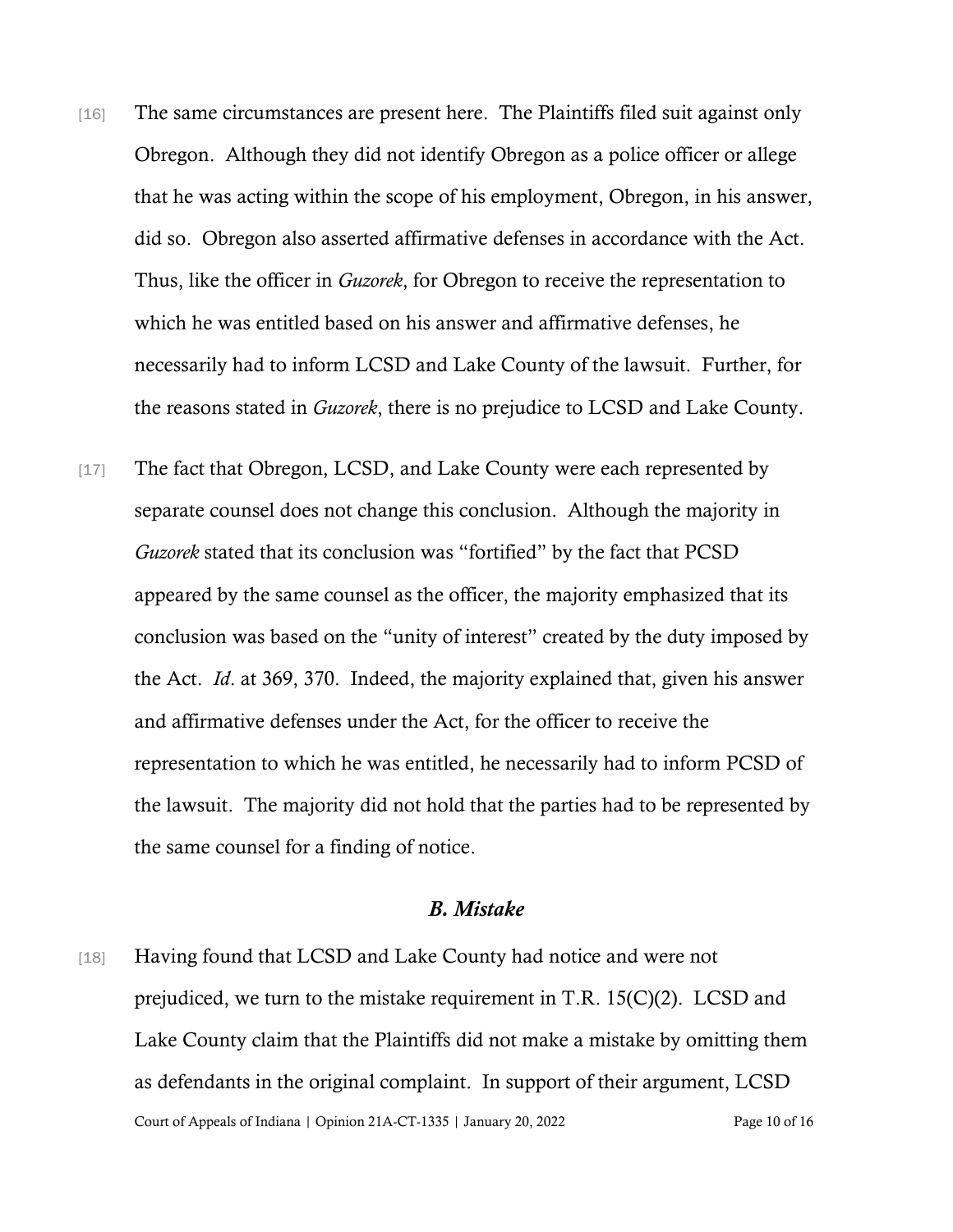and Lake County point out that in the original complaint, the Plaintiffs did not identify Obregon as a police officer or state that Obregon was acting within the scope of his employment. They also note the Plaintiffs' allegations that Obregon's conduct was malicious and their request for punitive damages, both of which take the action out of the Act. LCSD and Lake County thus assert that "a reasonable interpretation" of the original complaint is that the Plaintiffs "made a conscious choice" to sue Obregon in his individual capacity so they could seek punitive damages. *Appellants' Brief* at 21.

- [19] In *Guzorek*, PCSD argued that it had a "reasonable belief that it had been deliberately omitted as part of the plaintiffs' legal strategy" given that in the complaint Guzorek did not identify the defendant as a deputy with PCSD or allege he was acting within the course and scope of his employment. *Id*. at 372. The majority acknowledged that "when a party makes a conscious choice of whom to sue, that party cannot seek to add another party under 15(C) after the statute of limitations had run." *Id*.
- [20] The majority, however, rejected PCSD's claim, concluding that because Guzorek alleged in the tort claims notice that the deputy was acting within the scope of his employment, thereby bringing his actions within the purview of the Act, PCSD could not reasonably assume that Guzorek's legal strategy was to sue "a clearly immune party" and omit the party designated as the proper defendant. *Id*. Considering the underlying circumstances, the majority explained that there was "no plausible basis to conclude that the deputy was

Court of Appeals of Indiana | Opinion 21A-CT-1335 | January 20, 2022 Page 11 of 16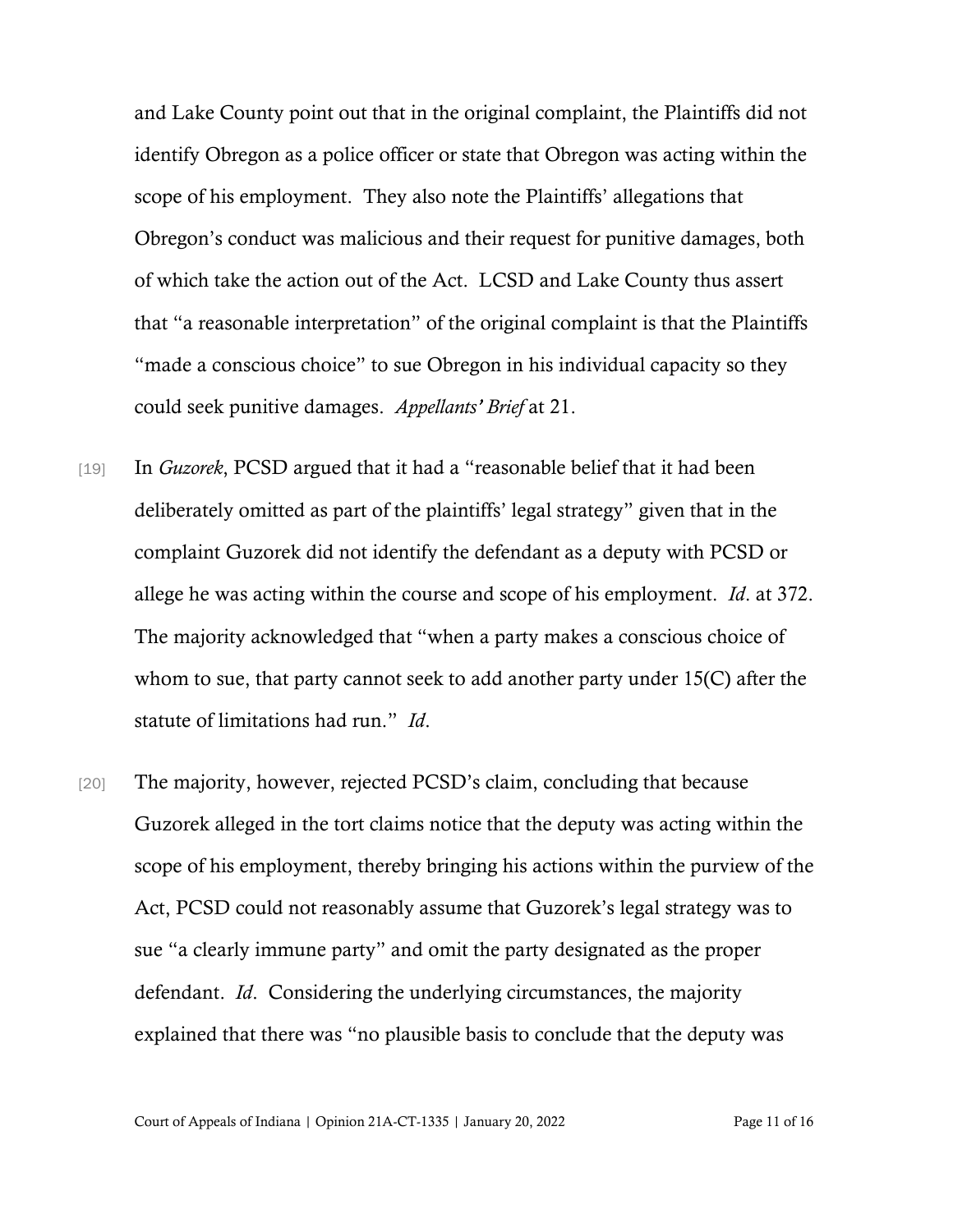outside the scope of his employment when he collided with Guzorek." *Id*. (cleaned up).

- [21] *Guzorek* is distinguishable from the circumstances that we are presented with here. In addition to not identifying Obregon as a police officer or alleging that he was acting within the scope of his employment, the Plaintiffs expressly claimed that Obregon's actions were "malicious." *Appellants' Appendix* at 3. Under the Act, if a plaintiff alleges that "an act or omission of the employee that causes a loss is . . . malicious," the claimant may file a lawsuit against a government employee personally. Ind. Code § 34-13-3-5(c)(3). Further, here, the Plaintiffs expressly requested punitive damages. Under the Act, if a claimant files an action against an employee of a governmental entity who was acting within the scope of employment, punitive damages are not recoverable. *See* I.C. § 34-13-3-4(b). Clearly, Plaintiffs made every effort to take the action out of the Act.
- [22] We also observe that "where there is a basis for the plaintiff to assert liability against the party named in a complaint, and there is no reason for another party to believe that the plaintiff did anything other than make a deliberate choice between potential defendants, the mistake requirement is not met." *Id*. In *Guzorek*, the court noted that a claimant may "choose to sue an individual employee rather than the government to avoid contending with the contributory negligence rule that governs Tort Claims Act suits against government units." 857 N.E.2d at 372. Such a strategic decision might also be made in order to seek punitive damages.

Court of Appeals of Indiana | Opinion 21A-CT-1335 | January 20, 2022 Page 12 of 16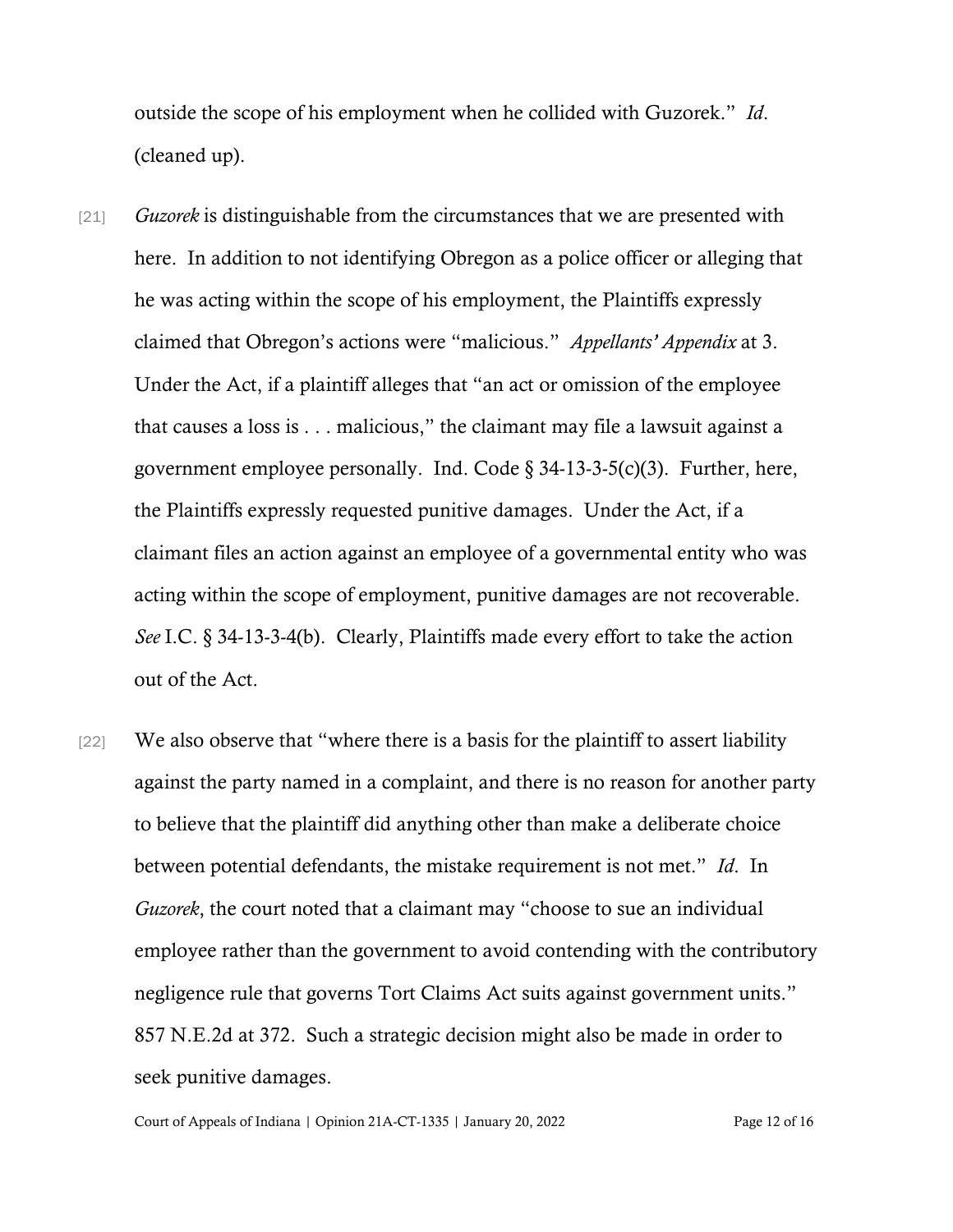- [23] Here, unlike in *Guzorek*, the underlying circumstances are such that it is not unreasonable to conclude that Plaintiffs were trying to avoid the Act's limitations on damages or its harsh contributory negligence rule and proceed against Obregon personally. Although all of the facts are not before us, there appears to be some question as to John's involvement in the situation that ultimately led to his apprehension in his home. Any determination of negligence on John's part would preclude liability under the Act. Also, pursuing a claim against Obregon personally would have left the door open for a possible award of punitive damages that could not be awarded if the action were to proceed under the Act.
- [24] Here, the Plaintiffs alleged that Obregon's actions were "malicious" and that he "unlawfully battered and assaulted them by using firearms, threats of lethal force, intimidation, and actual force" and otherwise engaged in conduct that "unnecessarily endangered them." *Appellants' Appendix Vol. 2* at 2, 3 (cleaned up). Considering the original complaint in its entirety and the circumstances giving rise to the action, it is not unreasonable to conclude that the Plaintiffs, in their original complaint, sought to impose liability on Obregon personally and avoid application of the Act.
- [25] Further, we note that the Plaintiffs filed their Amended Complaint five years, six months, and twenty-five days after the incident and three years, six months, and twenty-five days after the statute of limitations had run. Even after Obregon answered the original complaint and claimed immunity under the Act, the Plaintiffs did not attempt to bring LCSD or Lake County into the action.

Court of Appeals of Indiana | Opinion 21A-CT-1335 | January 20, 2022 Page 13 of 16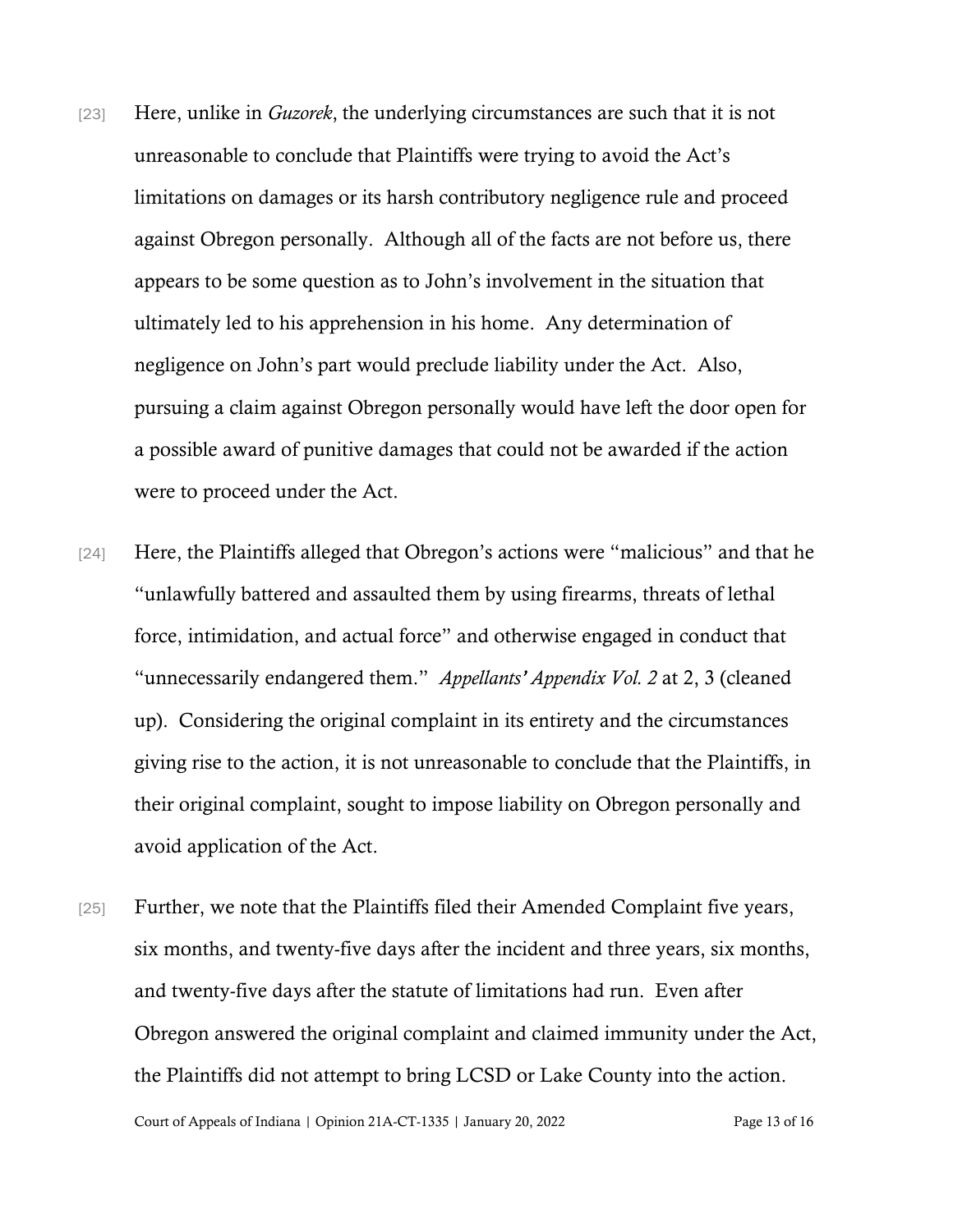Thereafter, the parties engaged in discovery and attempted mediation on two occasions. We agree with LCSD and Lake County that these circumstances fortify the conclusion that the Plaintiffs made a "conscious and tactical choice" of whom to sue and what allegations to present. *Appellants' Brief* at 21. Plaintiffs had the burden of demonstrating otherwise, and they have not done so. Thus, notwithstanding our conclusion above that LCSD and Lake County had notice of the lawsuit, the Plaintiffs did not meet their burden of demonstrating that the failure to name LCSD and Lake County in the original complaint was a mistake. Our review leads us to conclude that Plaintiffs made a strategic decision to omit LCSD and Lake County from the original complaint. The Amended Complaint, filed after the expiration of the statute of limitations, does not relate back and thus, is untimely. We reverse and remand with instructions for the trial court to dismiss LCSD and Lake County from the litigation.

## *2. Federal Claims against Obregon*

[26] The statute of limitations for claims brought pursuant to 42 U.S.C. § 1983 is determined by the statute of limitations for personal injury actions in the state where the incident occurred. *King v. One Unknown Fed. Corr. Officer*, 201 F.3d 910, 913 (7th Cir. 2000) (applying two-year statute of limitations from I.C. § 34- 11-2-4 to plaintiff's § 1983 claim). In the original complaint, the Plaintiffs asserted, among other things, claims of negligence, battery, and trespass against Obregon. In the Amended Complaint, Plaintiffs asserted two § 1983 claims against Obregon, claiming that during the incident on December 27, 2014,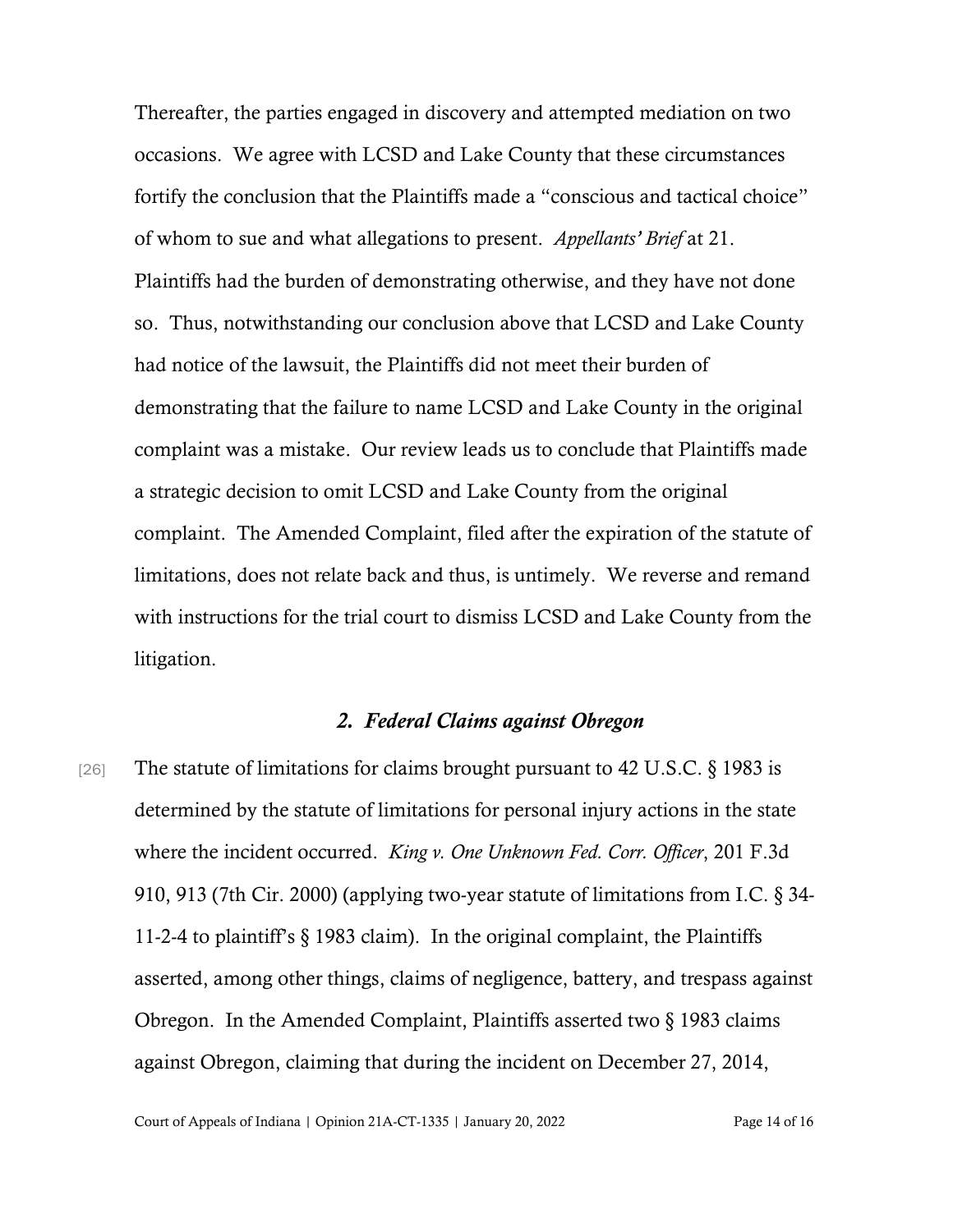Obregon's use of unreasonable force caused injury to John and damage to his home. The Plaintiffs filed their original complaint against Obregon on December 5, 2016, well within the limitations period. However, the Plaintiffs did not amend their complaint to include § 1983 claims against Obregon until July 2020. Thus, the federal claims in the Amended Complaint are time-barred unless they relate back to the earlier, timely-filed complaint.

- [27] "An amendment stating an entirely new claim for relief is permissible so long as it arises from the same factual circumstances pled in the initial complaint." *McCarty v. Hosp. Corp. of Am.*, 580 N.E.2d 228, 231 (Ind. 1991). Obregon does not challenge that the constitutional claims arise out of the factual circumstances giving rise to the claims in the original complaint. Rather, he argues that the federal claims asserted in the Amended Complaint do not relate back because in the original complaint the Plaintiffs failed to state that Obregon was acting within the scope of his employment with LCSD or that Obregon was acting under color of state law. As such, he argues that he was not on notice of potential claims of constitutional violations under § 1983.
- [28] Obregon's claim is not well taken. Although the original complaint did not identify him as a deputy acting in the scope of employment, we note that in his answer to the original complaint, Obregon asserted affirmative defenses under the Act thereby affirmatively acknowledging his position as a police officer and suggesting that his actions occurred within the scope of his employment. Obregon was on notice of potential constitutional claims. The trial court

Court of Appeals of Indiana | Opinion 21A-CT-1335 | January 20, 2022 Page 15 of 16